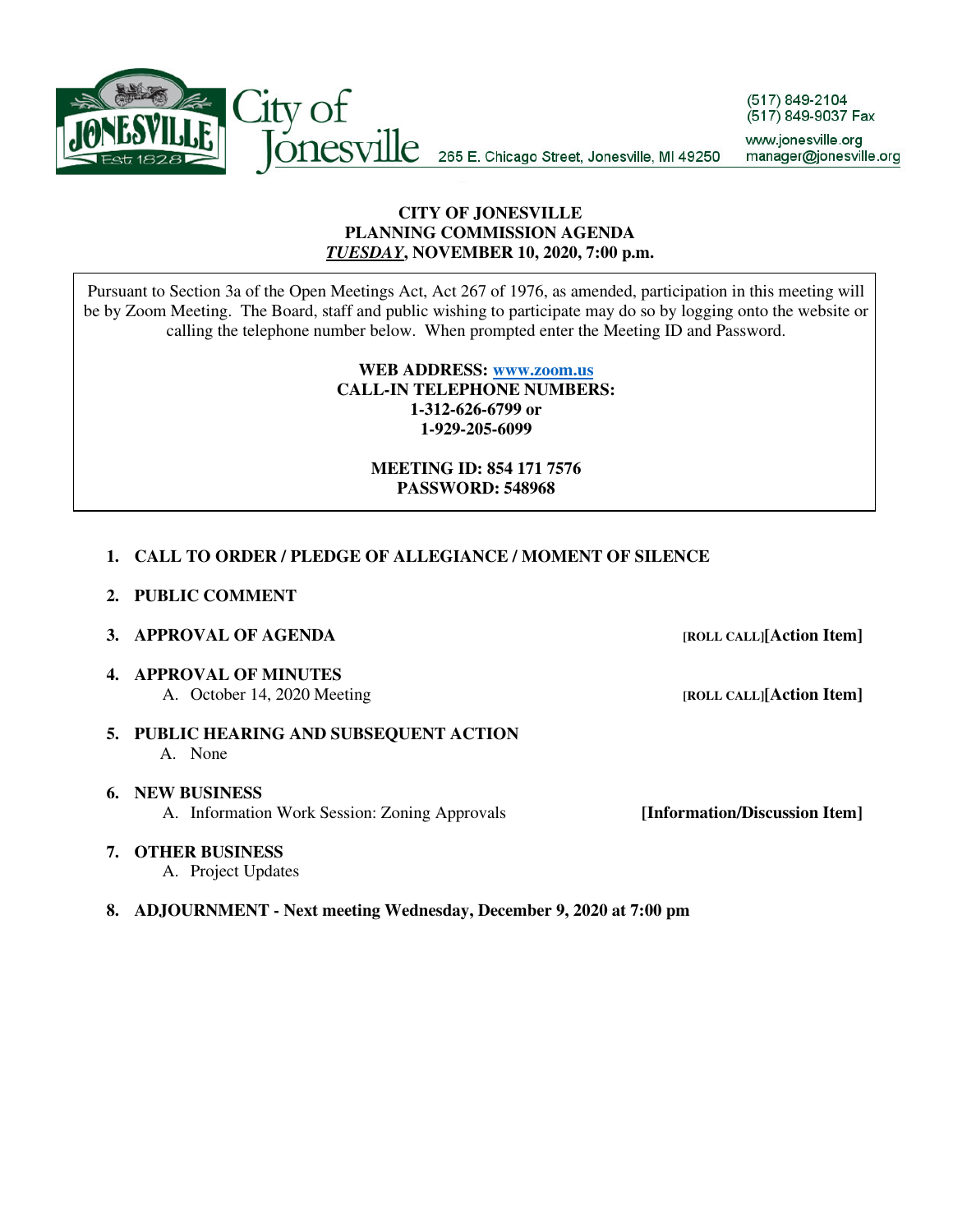

- To: Jonesville Planning Commission
- From: Jeffrey M. Gray, City Manager
- Date: November 6, 2020
- Re: Manager Report and Recommendations November 10, 2020 Planning Commission Meeting

### **6. A. Information Work Session: Zoning Approvals [Information/Discussion Item]**

This agenda item is reserved for an information session on zoning approvals. The session will include a brief staff presentation on the basis for the Zoning Board of Appeals and the Planning Commission and the kinds of approvals issued by each board. There will be time for discussion and questions by the board.

If this session is beneficial, staff would welcome input on topics to be covered in future similar sessions.

## **7. A. Project Updates**

This section of the agenda is reserved for an update on current and pending projects in the City.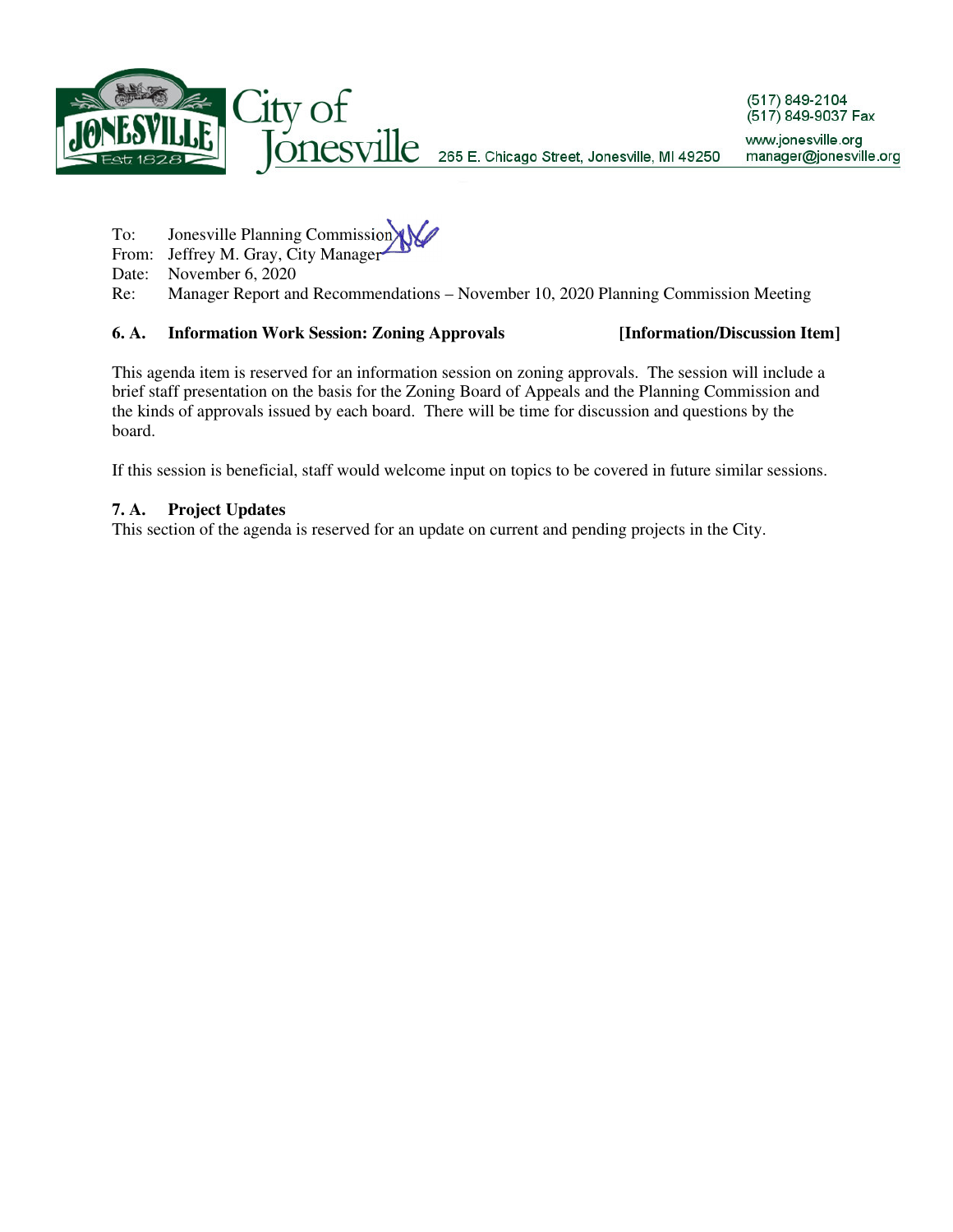# **CITY OF JONESVILLE PLANNING COMMISSION Minutes of October 14, 2020**

A City of Jonesville Planning Commission meeting was held on Wednesday, October 14, 2020 at the Jonesville Fire Station, 114 W. Chicago Street, Jonesville, MI. Chairwoman Bowman called the meeting to order at 7:01 p.m.

Present: Jerry Drake, Christine Bowman, Annette Sands, Charles Crouch, Jim Taipalus, Olivia Stemen and Jim Ackerson.

Absent: None.

Also Present: Jeff Gray, Mike Kyser, Ron Gow and Jerry VanHoutan.

The Pledge of Allegiance was led by Jim Taipalus followed by a moment of silence.

There were no public comments.

A motion was made by Jerry Drake and supported by Annette Sands to approve the agenda as presented. All in favor. Motion carried.

Jim Ackerson made a motion and was supported by Jerry Drake to approve the minutes from September 9, 2020. All in favor. Motion carried.

The Public Hearing was opened at 7:03 p.m. to hear commentary for the Special Land Use and Site Plan Review Request from Ron Gow, CR Storage, for the construction of commercial storage units in the HC (Highway Commercial) District, for the property located at 126 Concord Road. Mr. Gow spoke briefly regarding his request to construct a new 3,200 square foot storage unit and the 1,200 square foot addition to existing property. There was discussion that the Zoning Ordinance requires pavement for an outdoor storage area. Mr. Gow noted that he did not know the market for outdoor storage and preferred not to pave. He had plans for installing a screening fence, but removed it from the submitted plan. Mr. Gow amended his application to remove Outside Storage area.

Commissioners noted that it would be necessary for the Zoning Board of Appeals to grant a variance to paving requirements. There was discussion that screening and fencing plans should be submitted for review, due to the houses across the street from the property on Concord Road.

The Public Hearing was closed at 7:06 p.m.

A motion was made by Charles Crouch and supported by Jim Taipalus to approve the Special Land Use and Site Plan Review for the construction of a 3,200 square foot storage unit and a 1,200 square foot addition to existing property as amended by the applicant at the meeting to remove the Outdoor Storage area. Approval is subject to the following conditions:

1. The property shall be combined with the property located at 607 E. Chicago Street to comply with the minimum lot size requirement in Section 14.09 R  $(1)$  of the Zoning Ordinance prior to construction.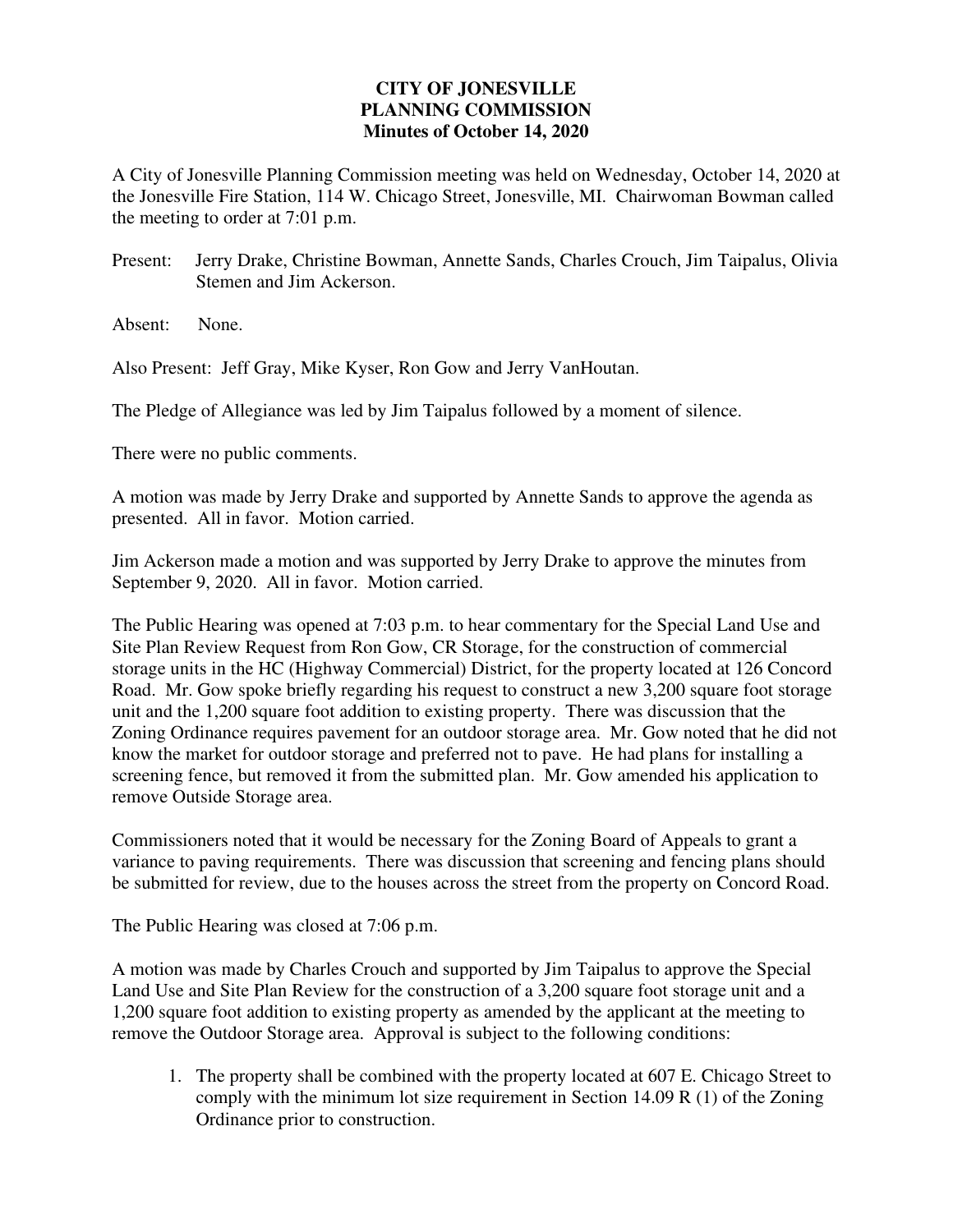2. The applicant shall obtain a Zoning Permit from the City prior to installation of wall or freestanding signs; installed signs shall be modified to meet the requirements of the Zoning Ordinance.

All in favor. Motion carried.

Manager Gray provided the following updates to the Planning Commission; Citgo project delayed until Spring 2021, Downtown Signal Project, Rick Mahoney's retirement from the WWTP, November 2020 Election, Water meters, and current activity being investigated in Jonesville.

The next scheduled Planning Commission meeting is Tuesday, November 10, 2020 at 7:00 p.m.

The meeting adjourned at 7:32 p.m.

Submitted by,

Cynthia D. Means Clerk